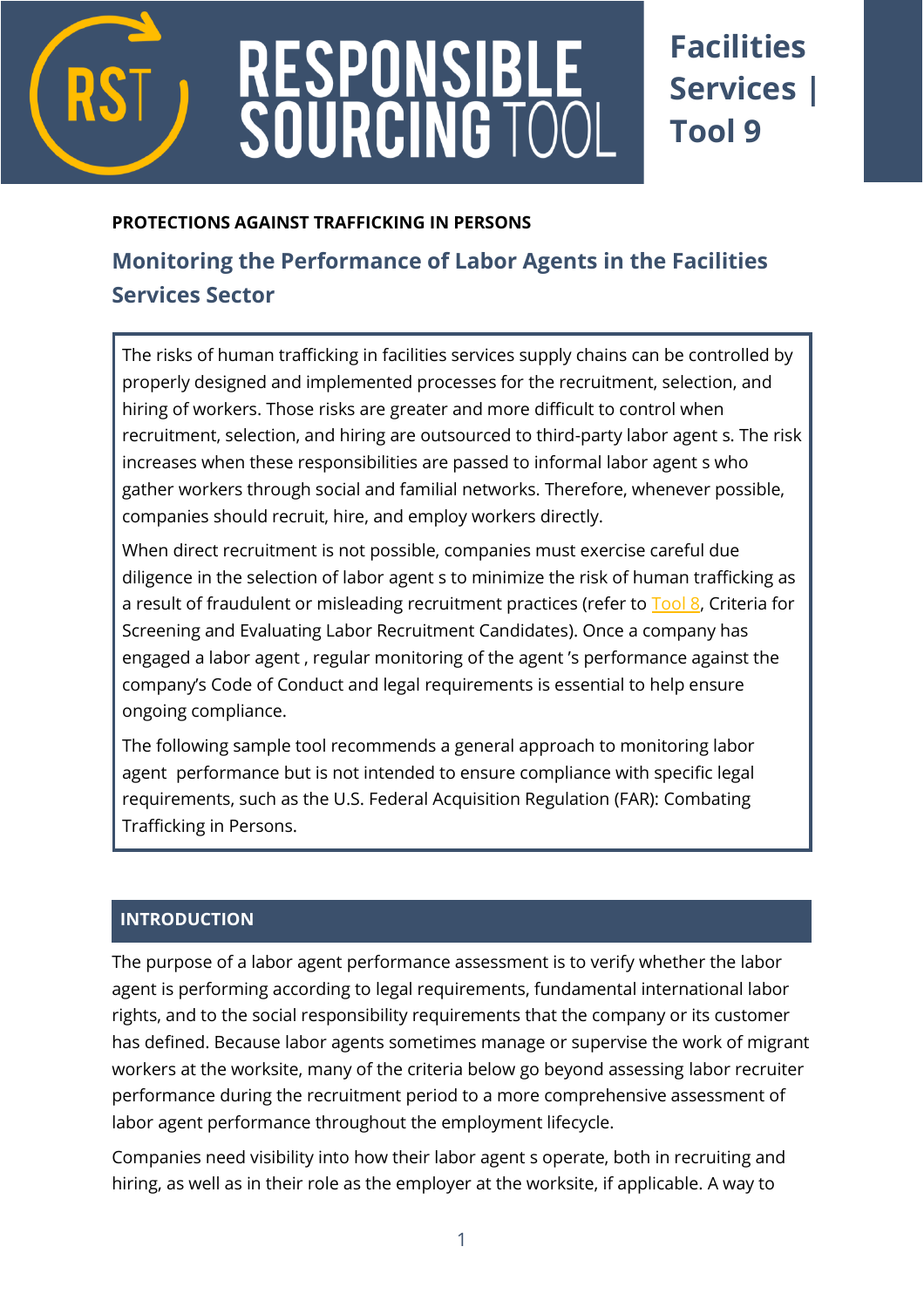

measure labor agent performance against legal requirements and human rights benchmarks must also be established. Performance assessment is especially critical where the protection of migrant workers against human trafficking is concerned. Note that in some cases the labor agent may also acting as the supervisor or employer at the worksite.

Having an assessment procedure in place gives companies an objective basis for management decisions and helps protect against hidden abuses. It also drives labor agent s toward performance effectiveness, continuous improvement, and meeting agreed upon goals related to business and social responsibility.

Individual companies should judge the best time for an assessment based on the job cycle and other considerations. Where the outsourcing of recruitment and hiring is concerned, an assessment of the labor agent should be conducted soon after workers arrive at the work site. Assessments should also be conducted prior to contract renewal or in advance of a subsequent deployment of workers. Labor agents responsible for aspects of on-site management of workers should be assessed periodically, and issues that have been identified should be promptly addressed.

As discussed in **Tool 8** on screening and evaluating labor agents, participation in certification programs allows labor agents to demonstrate their commitment to fair practices and increased transparency and oversight.

As in screening potential workers, each company will have its own specific criteria when monitoring a labor agent's performance. To determine criteria, a company should undertake a careful review of the following documents and guidance:

- Legal requirements in the origin country, transit country, and country of operation (See [Tool 4\)](https://www.responsiblesourcingtool.org/uploads/39/RST-Food-and-Bev-Tool-01B-Country-Level-Legal-Review-Outline.pdf)
- Any other applicable legal requirements, including international labor standards (See [Tool 4\)](https://www.responsiblesourcingtool.org/uploads/39/RST-Food-and-Bev-Tool-01B-Country-Level-Legal-Review-Outline.pdf)
- Company Code of Conduct or other high-level policy
- Client company Code of Conduct or other high-level policy
- Fair recruitment standards and certification schemes such as:
	- ➢ International Organization for Migration, IRIS Recruitment Standard: <https://iris.iom.int/>
	- ➢ International Labor Organization, General Principles and Operational Guidelines for Fair Recruitment: [https://www.ilo.org/global/topics/fair](https://www.ilo.org/global/topics/fair-recruitment/WCMS_536755/lang--en/index.htm)[recruitment/WCMS\\_536755/lang--en/index.htm](https://www.ilo.org/global/topics/fair-recruitment/WCMS_536755/lang--en/index.htm)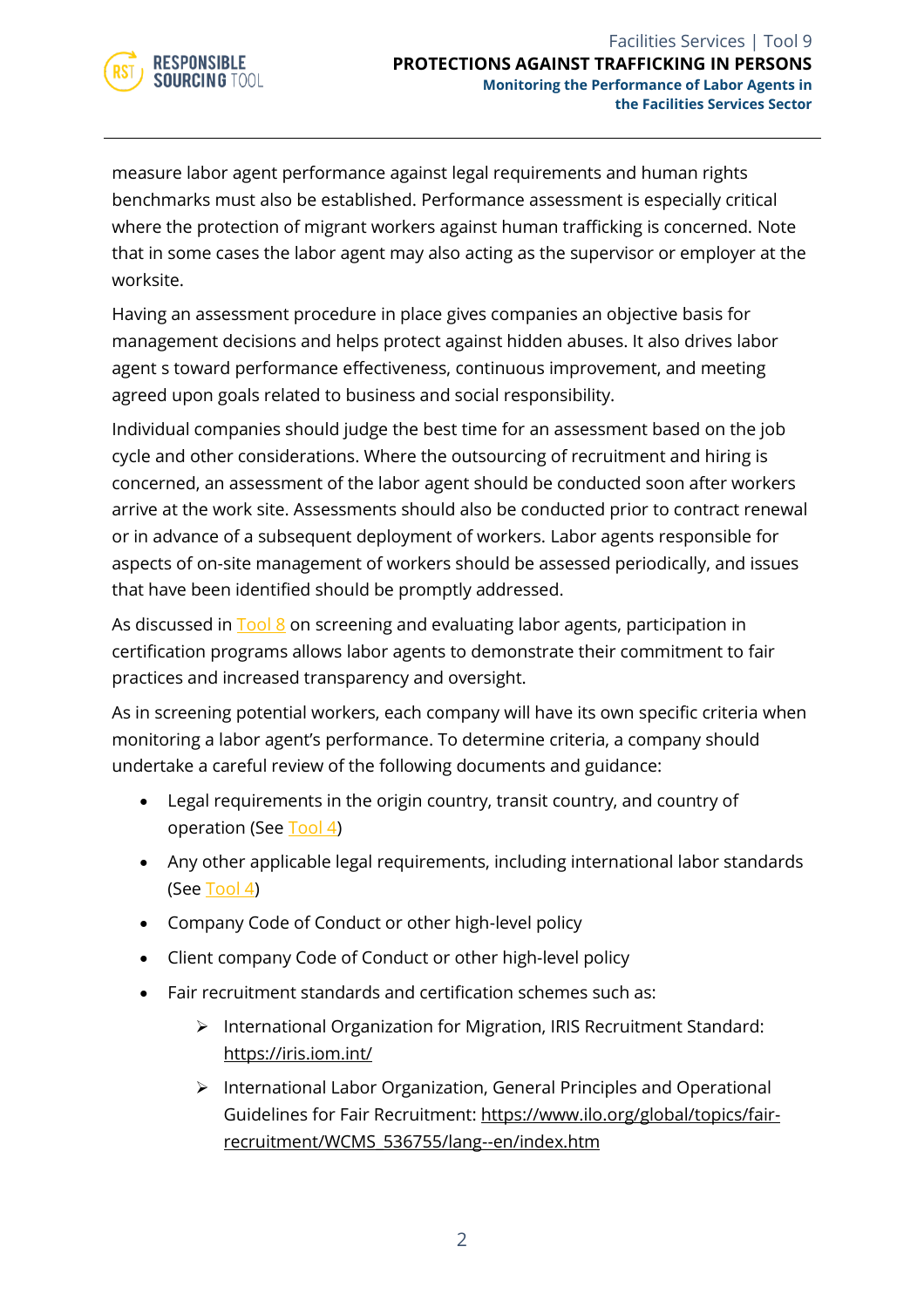

- ➢ On the Level, Core Principles and Standards of Ethical Recruitment: https://www.fair-hiring.org/core-principles-and-standards.
- ➢ Clearview Assurance Standards:<https://www.clearviewassurance.com/>

The performance assessment itself requires a process of triangulation – gathering and analyzing information from several sources. Ultimately, the most valuable information is likely to come from the workers themselves. For more information on conducting worker interviews, see [Tool 10.](https://www.responsiblesourcingtool.org/uploads/48/RST-Food-and-Bev-Tool-08-Worker-Empowerment.pdf) It is beneficial to gather information from all the following sources, where possible and relevant:

- Worker interviews (the sample of workers interviewed should include representation from different genders, nationalities, languages, job assignments, and labor agent used)
- Recruitment agency management and staff
- External stakeholders, such as government agencies accrediting labor agent s, unions, and local civil society organizations, including worker centers
- Internet search for evidence of engagement in illegal or unethical activities
- Labor agent documents including:
	- ➢ Business records license, registration, certifications, etc.
	- ➢ Payroll records with attention to any records of fees or wage deductions
	- ➢ Discipline records
	- ➢ Records from any applicable grievance mechanisms (grievance reports and their resolution)
- Visual observation of living and dining areas provided by labor agent
- Visual observation of the offices of the recruitment agency

#### **ASSESSMENT AREA: RECRUITMENT FEES**

There is a risk that a labor agent has induced jobseekers into paying recruitment fees or for its services. In such cases, workers may have borrowed money to pay the recruitment fees which increases the likelihood that they could be entering a situation of debt bondage before they set foot at the work site.

It is therefore important that companies clearly communicate to their labor agent s that jobseekers cannot be charged recruitment fees and that the employer must pay for their recruitment. This "employer pays" requirement should be included in a company's Supplier Code of Conduct, contracts, and purchase agreements with all suppliers and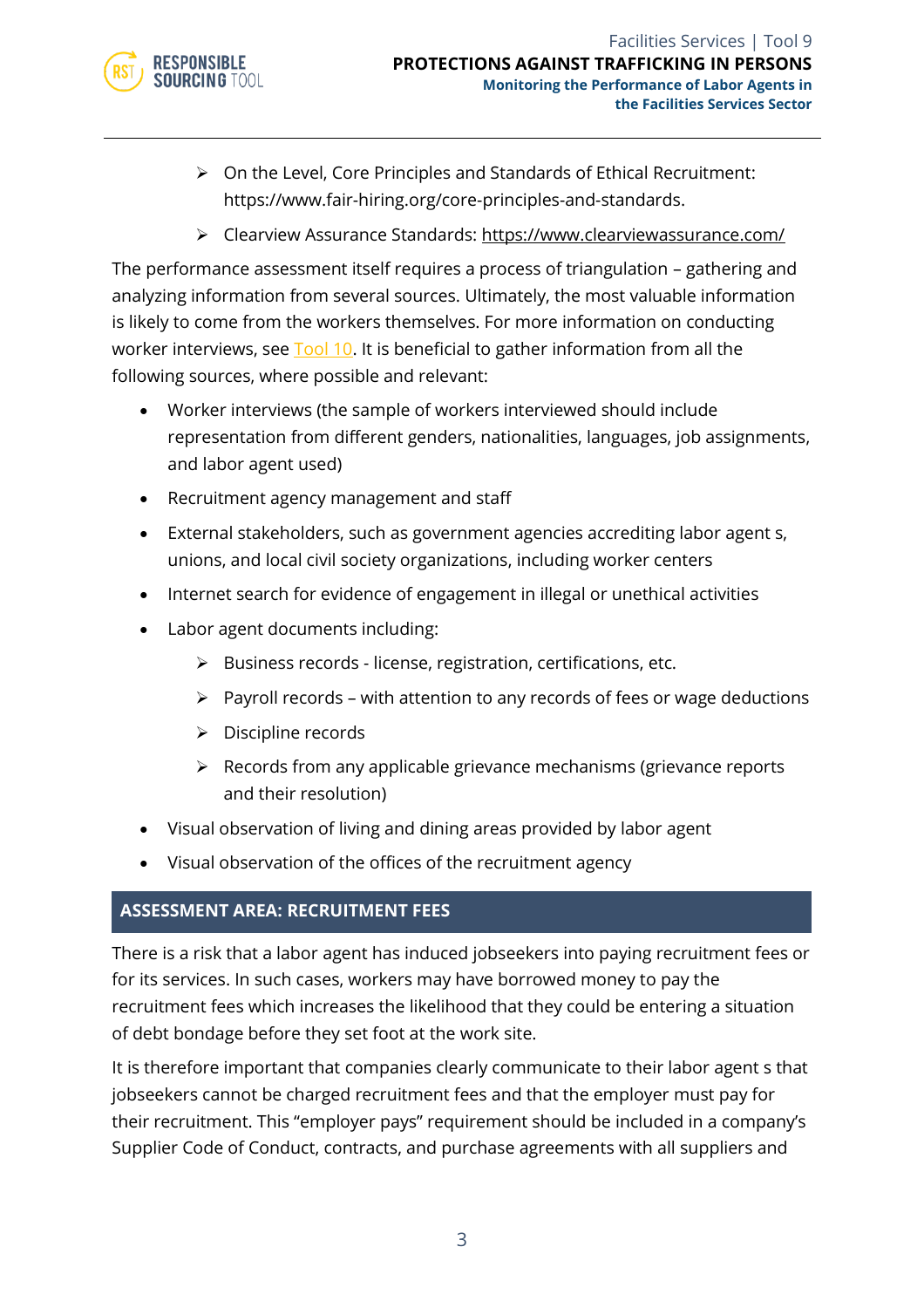subcontractors. Oversight must also be in place to ensure that the labor agent abides by this requirement.

Finding hard evidence of violations to the "employer pays" standard is difficult as feecharge violations rarely have a paper trail, or the paper trail is falsified to hide fee payments. Workers are often the only source of information regarding violations of this standard. Workers must have a safe means for reporting violations directly to the company, and a credible and well-communicated procedure must be in place to investigate and respond to such reports, including making sure that the practice is stopped, and workers are reimbursed for any fees paid.

#### **Information to Collect:**

- A description of how the labor agent ensures compliance with the "employer pays" policy (e.g., the policy is included in service agreements and employment contracts, and sanctions are in place for noncompliance)
- A list of fees and costs paid by the employer or labor agent, such as: labor agent service fees, recruitment or placement fees in both origin and destination countries, airfare or cost for other modes of transportation from the worker's home to the employment location, cost for passport and visa, work permits, residency permits, skills tests, medical exams, pre-departure training, arrival training, security deposits or bonds, government-required fees, etc.
- Records demonstrating that the employer paid all recruitment related fees and expenses directly or to the recruitment agency
- Mechanisms that begin at the point of recruitment for jobseekers to report violations of company policy on recruitment fees
- Procedures for refunding worker-paid fees and expenses and records of worker reimbursement
- Worker experiences of paying fees, including supporting receipts provided by workers, if available

#### **Common Risks and Red Flags:**

- No written commitment by the labor agent to adhere to the "employer-pays" policy
- No records showing that fees were paid by the labor agent or employer rather than the worker
- Lack of an effective and safe procedure for workers to report ethical violations by internal staff or subcontractors of the employer-pays policy (e.g., workers are coached to lie about fees and expenses)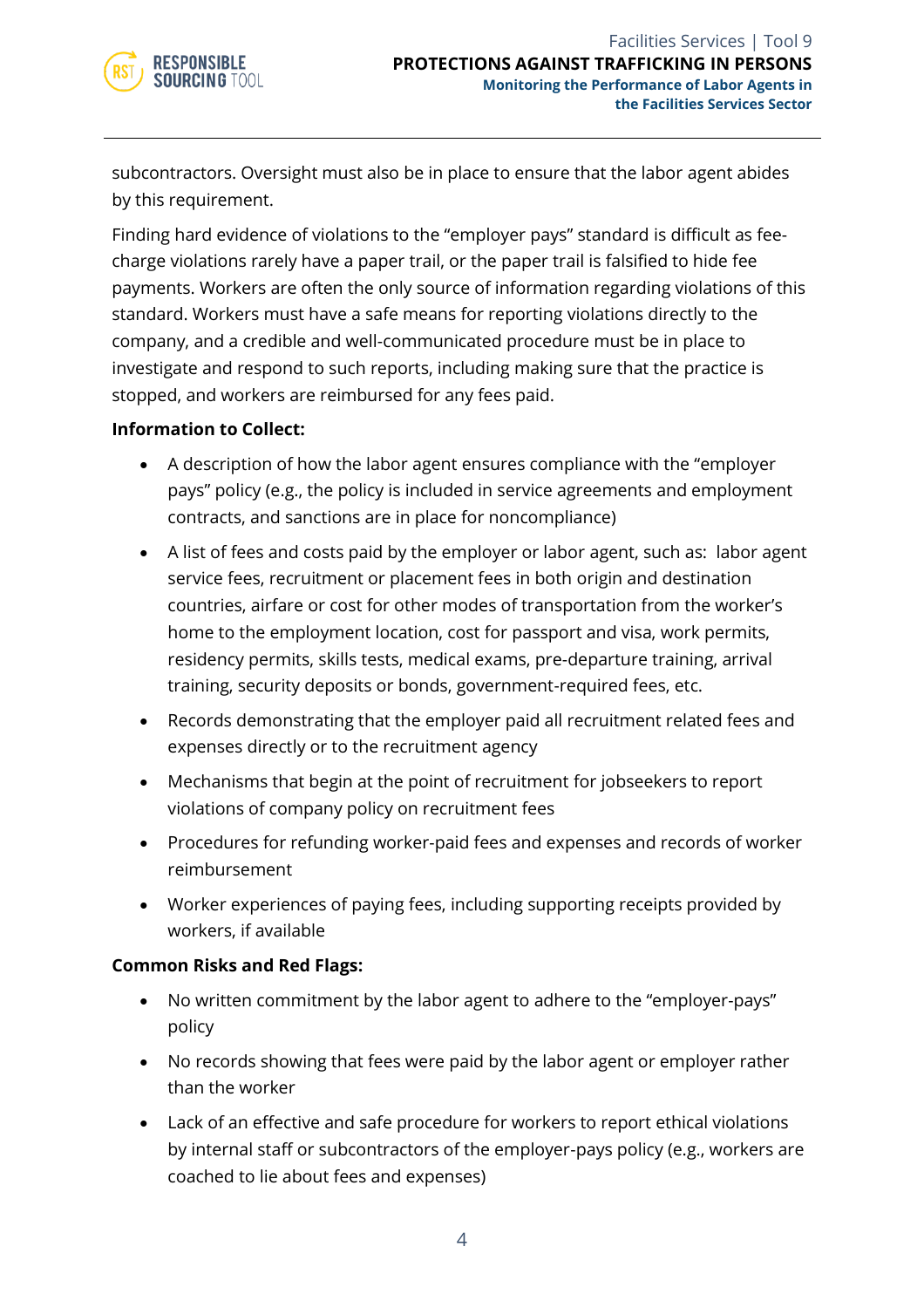

- Jobseekers are charged fees for items such as mandatory skills training, processing deployment documentation, or reservation fee and/or deposits
- Jobseekers are charged fees beyond market rates for labor agent-owned or operated accommodations during the pre-deployment period or during employment.

#### **ASSESSMENT AREA: CONTRACTS, ORIENTATION, AND TRAINING**

By assessing contracts, orientation, and training, companies will understand how workers are informed about their legal rights and responsibilities, company policies, and employment conditions; how the company ensures workers clearly understand the policies and conditions; and whether these policies and conditions are explained and provided to workers in a language they understand.

Companies also need to check if the information provided to the workers during predeparture training is the same as what they receive prior to the start of work at the place of employment. It is particularly important to know whether the terms and conditions the workers originally agreed to are consistent with those offered at the start of their employment, and if these terms and conditions are consistent with actual practice.

Workers should have signed a contract in their country of origin which was likely approved by their origin country authority. In most cases, these contracts are patterned after standard government contracts to expedite worker deployment abroad.

However, upon arrival in the destination country, some companies ask workers to sign supplemental agreements. These agreements often contain additional terms and conditions that can be unfavorable to workers, however, upon arrival, workers are typically not in a position to negotiate terms or refuse to sign supplemental agreements.

Companies must be aware of who provides worker training, whether the training meets legal and Code of Conduct requirements, and whether it is effective, meaning workers demonstrate the desired level of knowledge.

- Copies of all employment contracts, including any blank origin country contracts, contract amendments, and a random sampling of signed worker contracts (ensure that sampling includes representation of workers from all countries of origin, languages spoken, job assignment, etc.)
- Evidence of worker understanding of contract terms and conditions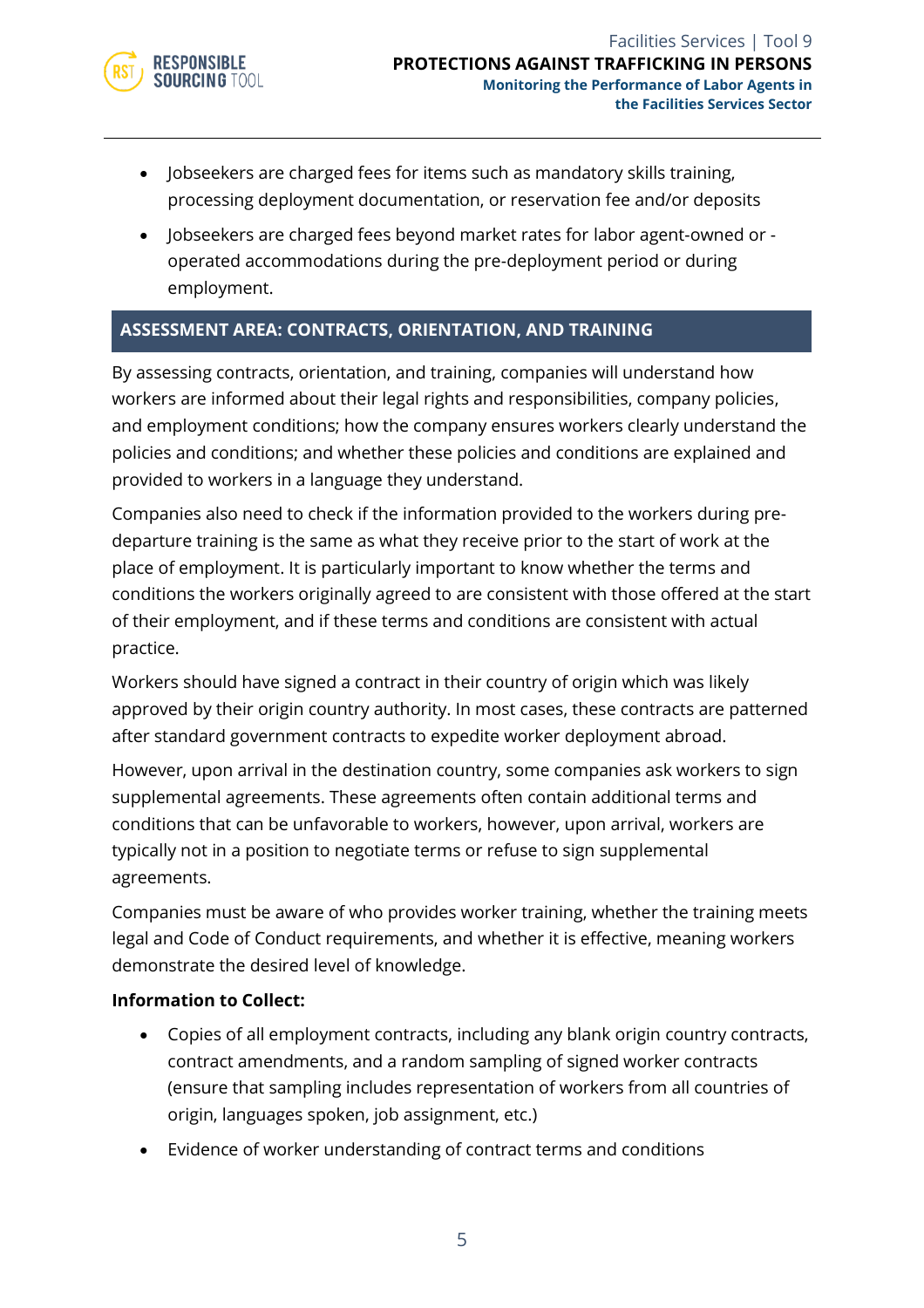

- Description and content of training programs provided by the labor agent, the employer or the company controlling the worksite
- Pre-departure and arrival training, documentation, and training materials
- Records of training attendance and knowledge measurement (verification of worker understanding)
- List of languages spoken by workers
- Evidence of worker understanding of training content
- Trainer qualifications
- Language capability of trainers
- Whether the training is conducted by company staff or is outsourced

- No clear procedures for conducting pre-departure and arrival training of new hires
- Information provided to workers is not consistent with employment contracts, applicable legal requirements, and company policies and procedures
- Contracts are not in a language worker understands
- Contracts provided by workers and employers are inconsistent
- Contracts do not contain all detail required by law or company policy
- Training is conducted by the labor agent or subcontractor, which may result in inconsistent messaging and insufficient information
- Training is conducted in a language workers do not understand
- Labor agent s charge training fees to workers
- Workers are required to post a training bond (can result in workers being unable to terminate their contract freely)

#### **ASSESSMENT AREA: COMPENSATION AND BENEFITS**

Compensation and benefits can be a factor in the risk of human trafficking as workers can be held in the job due to a labor agent's wage practices. Specific practices that may indicate risk include underpayment of wages, delayed payment or withholding of wages, and unauthorized deductions. An assessment will help companies determine if workers are paid the wage rate that was promised; if the promised rate was at least the legal minimum; if their wages are paid in the manner to which the workers agreed; and if workers are able to terminate their employment without sacrificing pay for hours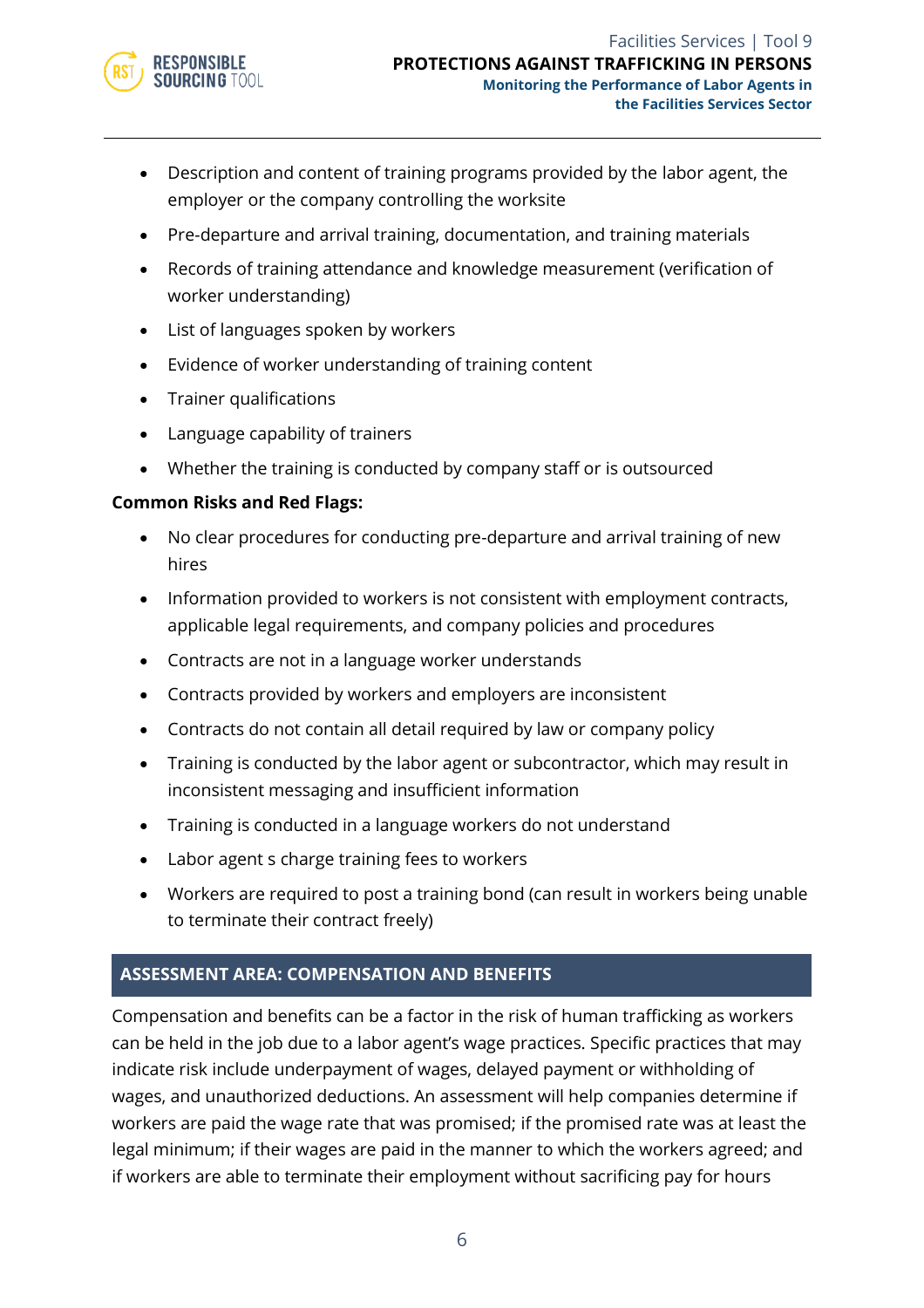

previously worked or other financial penalties. If deductions or withholdings are made from workers' pay, an assessment will help companies determine if the deductions are required or allowed by law, and, if not, whether the practice could result in human trafficking. This is of heightened importance in the services sector where workers may be paid via quota systems that can incentivize illegal overtime.

- Copies of payroll documents, time cards, pay slips, including those of any workers who are paid on a piece rate or quota basis
- Legal minimum wage or collective bargaining agreement wage applicable to the facility
- Legal requirements on wages and benefits, including overtime pay, holidays, leave, and social insurance
- Pay practices:
	- $\triangleright$  Method of paying wages
	- ➢ Forms of wage payments (cash, deposit in worker's bank account, etc.)
	- $\triangleright$  List of who has access to workers' payroll bank accounts
	- $\triangleright$  Details of payroll period and cycle
	- $\triangleright$  Pay dates (number of days lapsed from last day of payroll period to pay day)
- Pay structure:
	- $\triangleright$  Basic pay rate
	- ➢ Overtime rates and other non-regular rates (holiday, rest day, etc.)
	- ➢ Whether cash allowances or advances given
	- $\triangleright$  Whether piece-rates or quota systems used and their terms
	- ➢ Objective basis for determining piece rates or production quotas.
	- ➢ Structure and terms of any bonus system
- Pay deductions:
	- ➢ Legally mandated deductions (e.g., social insurance premiums)
	- ➢ List of all wage deductions (disciplinary penalties and fines, meals, housing, uniforms, tools, personal protective equipment, etc.)
	- $\triangleright$  Whether pay deductions are recorded in pay slips
	- $\triangleright$  Details of any savings program implemented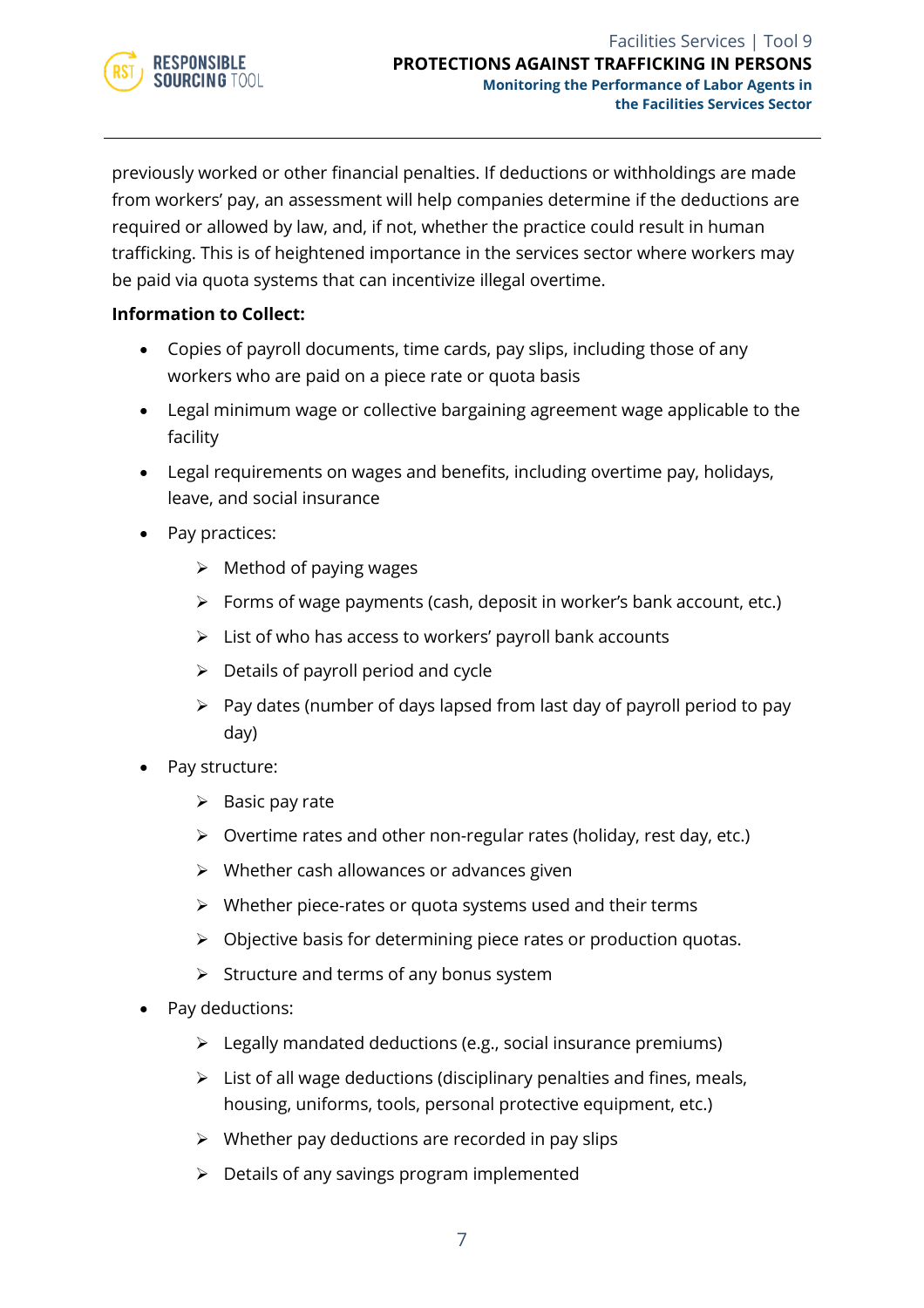

- Benefits provided
- Evidence of worker understanding of wage and benefit structure

- Underpayment or delayed payment of wages
- Evidence that workers paid on a piece rate or quota basis do not earn at least the legal minimum wage during normal working hours
- Labor agent s have access to workers' bank accounts
- Evidence of forced savings programs
- Evidence of illegal deductions
- Workers are uninformed or misinformed about wage rates and deductions
- No pay slips are provided
- Pay slips are inaccurate or do not contain critical information about how wages are calculated
- Pay slips are not provided in a language workers understand
- Workers' pay slips do not correspond to records provided by the employer or labor agent
- Workers have not signed to acknowledge receipt of earnings

#### **ASSESSMENT AREA: DEBTS and DEPOSITS**

To have a clear picture of the vulnerability of the workforce to human trafficking, companies will want a full accounting of all debts, bonds and deposits to which migrant workers are subject. To determine worker vulnerability, companies must understand the purpose, legality, and methods of levy for each of the fees and deposits. In addition, companies will need to know how workers repay these fees, and whether repayment schemes restrict workers' ability to terminate their employment.

- Whether workers owe money to labor agent or their recruitment business partners at any point in the employment cycle
- Items for which workers take loans or advances
- Any interest for which the worker might be responsible on loans or advances
- Whether there is a security bond or deposit
- Labor agent-managed savings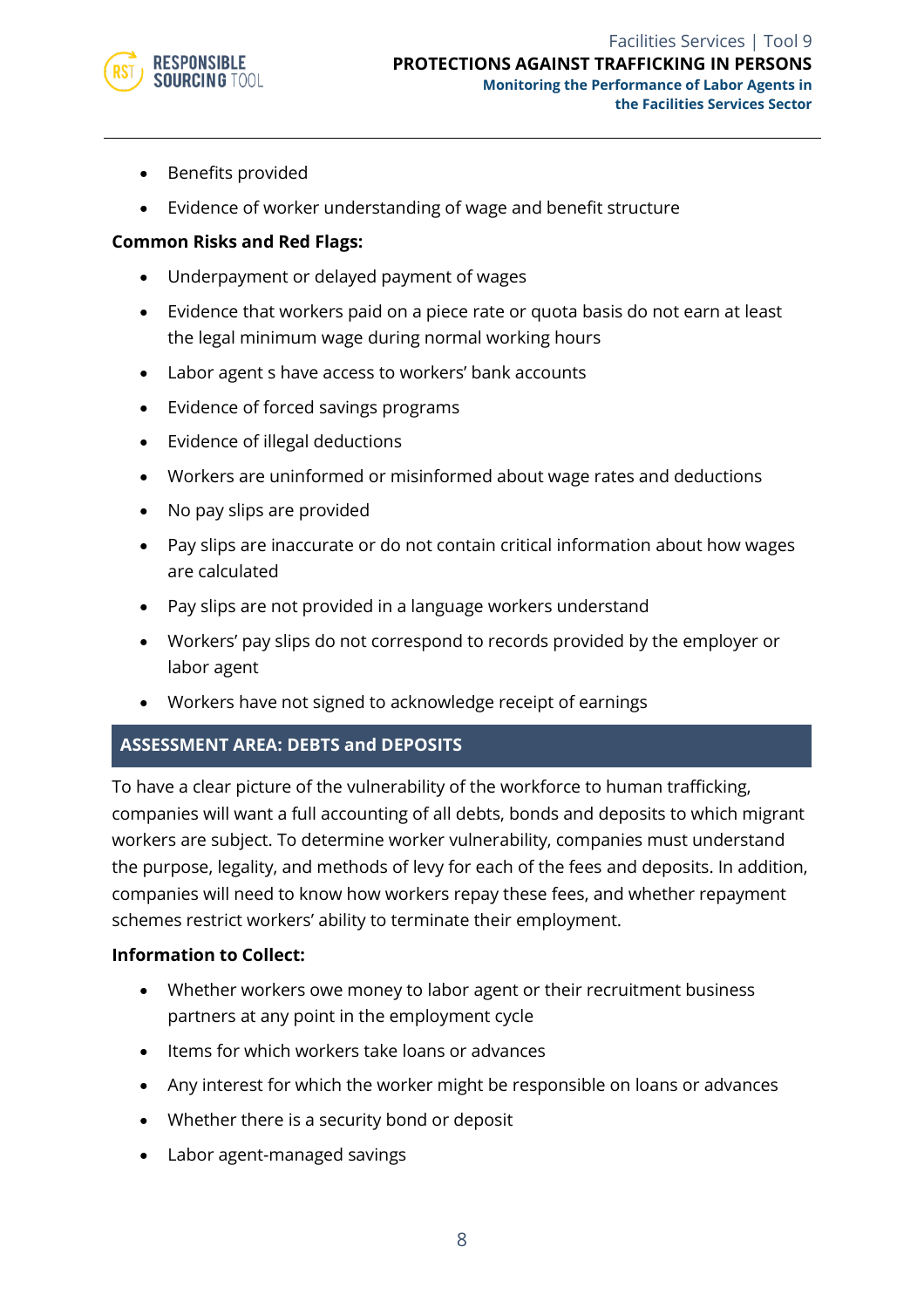

- Where savings are kept or deposited and who has access
- How workers give consent for savings programs
- Whether workers have unrestricted access to their savings
- Terms for returning savings to workers
- Workers' copy of proof of payment for any payments made

- Workers are charged fees by labor agent for on-site services and management
- Workers are induced or encouraged to take loans or advances from the labor agent at excessive interest rates or unreasonable terms of payment
- Workers are required to lodge deposits before taking up employment and during employment
- Workers are provided with cash advances, for which repayment is deducted from their pay at high interest
- Workers complete their employment contracts with greater debt than when they began their employment
- Workers are ill-informed about the terms or the full amount of loans and other payments
- Automatic deductions for loan payments are made against workers' salary
- Workers do not have access to earnings or bank account at any point
- Worker do not give informed consent for any savings program

#### **ASSESSMENT AREA: ACCOMMODATION**

Companies will want to know the full details of the housing provided to migrant workers, especially if these workers have no choice but to rely on the labor agent to secure their housing.

Companies should check if the labor agent has implemented a housing plan; that the housing provided to workers meets local housing and safety standards, is comfortable, safe, and secure; and whether workers can freely enter or leave the premises. Companies need to check the housing rules and regulations, and whether there are unreasonable restrictions on workers' freedom of movement.

The assessment should also include who is managing accommodations, what their specific functional tasks are, and if they are properly trained or equipped to fulfill the task. The related expenses, if the accommodations are not provided for free, should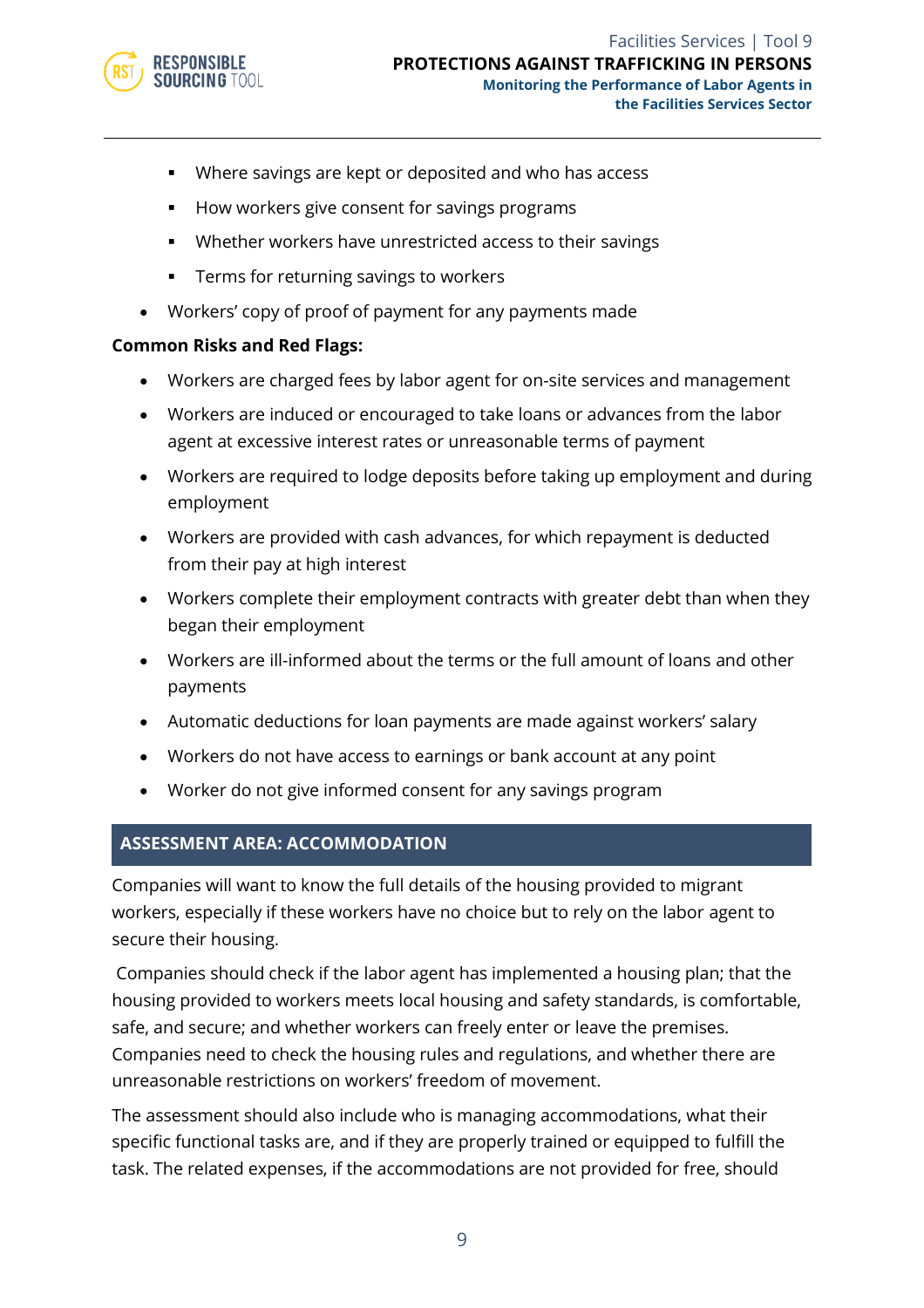

also be examined. Companies need to know how much is charged, how payments are collected, and whether these are reasonable rates. The charge to workers for employerprovided or arranged housing should not exceed the rate for similar housing in the local area.

#### **Information to Collect:**

- Manager of living quarters
- Who bears the overhead expenses of the accommodation
- Rules for leaving and entering the living quarters
- Other housing security procedures
- Rules while in labor agent provided or arranged housing
- Number of workers per sleeping room
- Amount of space per worker
- Availability of individual locked storage for identity documents and other personal valuables
- Adequacy of exit facilities
- Smoke and heat detection, fire alarms, and emergency lighting
- Adequacy of light, heat, and ventilation
- Description of toilet and shower facilities
- Structural integrity
- Housekeeping and maintenance practices
- Emergency preparedness procedures
- Whether workers feel safe and secure in provided housing
- Cost of provided housing to workers
- Market rate of similar housing in area

#### **Common Risks and Red Flags:**

- Workers do not have a choice in accommodation
- Labor agents require workers to stay in labor agent-controlled housing facilities when it is not required by law
- Curfews are implemented in provided housing and workers are unable to enter or leave the premises freely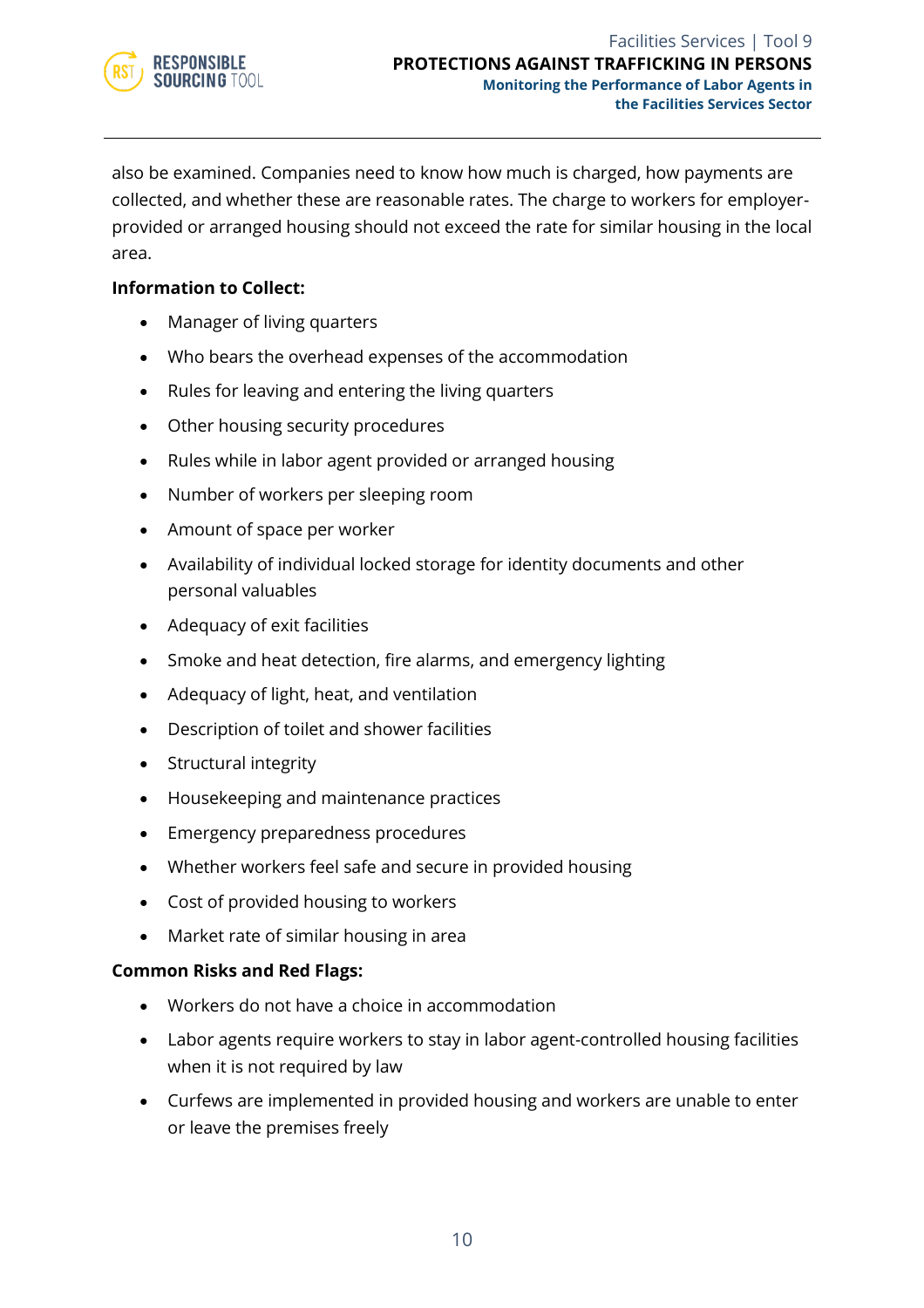

- Accommodations are visibly decrepit, poorly maintained, dangerous, or unsanitary
- Workers report unsafe, unsanitary, or dangerous conditions
- Workers cannot get adequate sleep to safely perform their jobs due to poor conditions
- Any gates are closed/locked at designated times
- Security personnel are instructed to restrict workers from leaving or entering the housing
- Costs of provided housing are outside of prevailing market rates for similar accommodation
- Costs of provided housing contribute to worker debt

#### **ASSESSMENT AREA: PERSONAL IDENTITY DOCUMENTATION**

It is critical to determine whether the labor agent holds workers' original personal identity or immigration documents, such as passports. Without access to such documents, workers are effectively bound to the worksite. These documents should be held only if required by law and, in such cases, workers should have unfettered access to them. Workers should be in possession of their own documents and be provided with individual locked storage space to which workers should have unencumbered access.

The key question to consider is whether practices around worker documentation retention create situations where the workers' freedom of movement, or ability to terminate a contract for reasonable cause, are restricted.

- Document requirements when applying for the job
- Location of all documents (whether locked and secure)
- Personnel with access to documents
- Process for gathering and returning worker identification documents for renewal of visas and work permits
- Process to ensure that workers who are assigned to work at different worksites during their work week have ready access to their personal documents at all times
- If facility or labor agent is required by law to keep worker travel and work documents, and process for workers to access documents